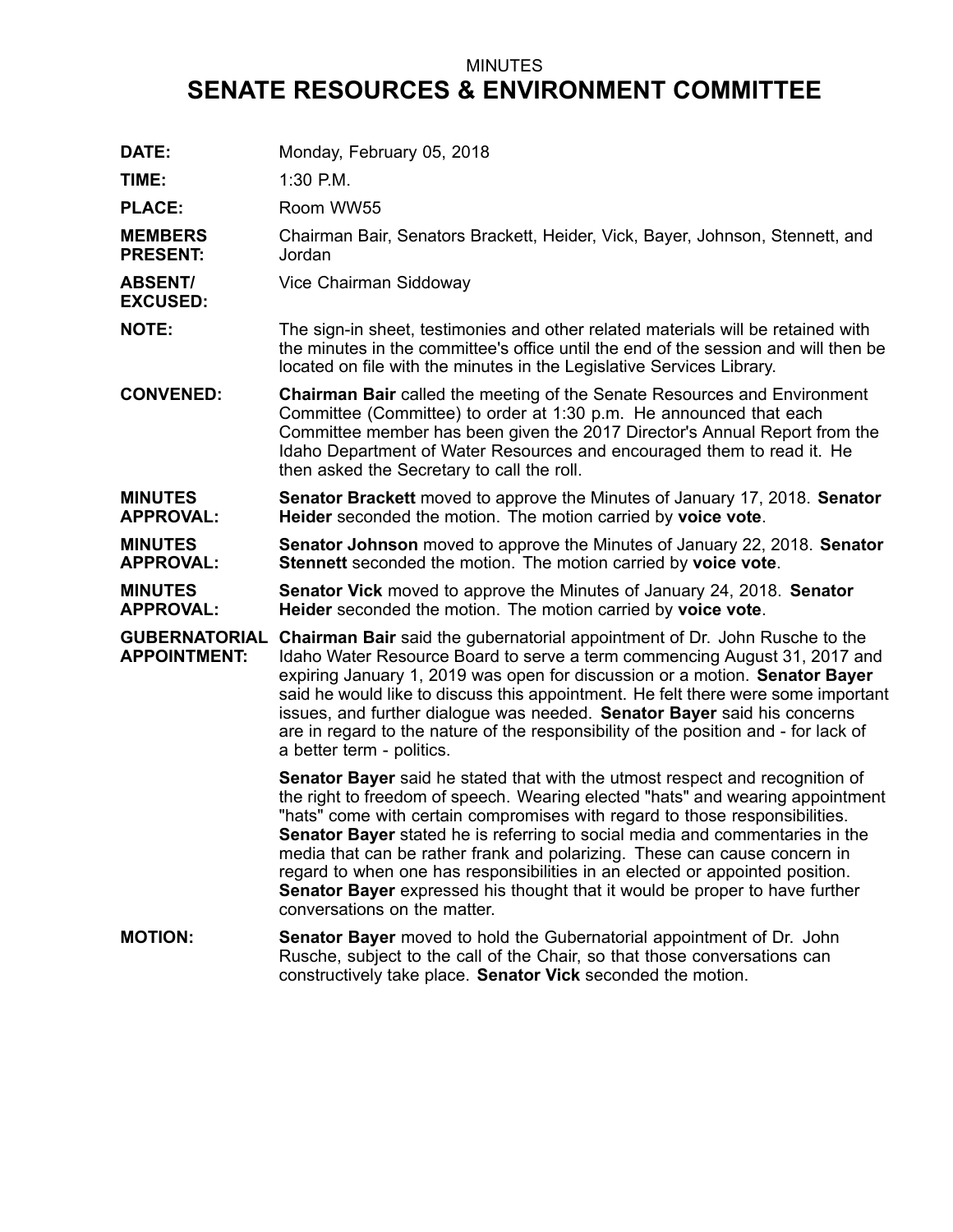**Senator Stennett** asked for clarification as to what the next steps are for reconsideration; she queried what those discussions would be. She inquired if this would be in front of the Committee or independently. She queried if this will be <sup>a</sup> litmus test to be applied to all appointees in the future. **Chairman Bair** replied that it is <sup>a</sup> litmus test that ought to be applied to all political appointees to the various boards and commissions throughout the State. **Chairman Bair** added that we ought to make sure that, especially on boards that are non-partisan in nature, there is <sup>a</sup> level of decorum and expectation.

**Chairman Bair** said he would be glad, and welcomed any Committee member, to visit with Dr. Rusche and share the sentiments that were expressed.

**Senator Jordan** stated that she is reluctant to support the motion; other appointees have not been as tactful as they might have been, and yet they were moved forward. **Senator Jordan** said Dr. Rusche is <sup>a</sup> person of great respect for the process and <sup>a</sup> person who would be willing to take any feedback and make the most of it. **Senator Jordan** said this is <sup>a</sup> step that is not needed. **Chairman Bair** stated that the Committee has held Republicans as well as Democrats in similar situations. A Republican nominee, at one point, did not get confirmed.

**Senator Bayer** said there is no question of respect. He stated that it is his intention to analyze an appointee without regard to political influence. He would have the same concerns if it came from <sup>a</sup> different facet of the political spectrum. **Senator Bayer** stated this is not <sup>a</sup> single incident that he is referring to. This is more of <sup>a</sup> transition of responsibilities and how that position is best served. **Senator Bayer** said the way forward is to have <sup>a</sup> healthy, clear dialogue with the Gubernatorial nominee and have professional exchanges to recognize those concerns. **Senator Bayer** said his motion was intended to facilitate that.

**Senator Johnson** said he has known Dr. Rusche for awhile and, often, they have disagreed; but it has never stopped them from being objective and serving honestly. He inquired as to the concerns and their validity. **Senator Johnson** stated that he does not have any reason to not support the nomination, but wants to respect the concerns of the Committee. He then asked as to how long it will take to complete the dialogue. **Senator Bayer** said he proposes as soon as possible, hopefully within this week, pending availability and scheduling.

**Senator Brackett** stated that it is important to not read into this anymore than what is there. He said this is not unprecedented, as other appointees have been questioned, then later confirmed. **Senator Brackett** said he thinks Dr. Rusche will perform well after he is approved.

**ROLL CALL VOTE: Chairman Bair** asked if there was further discussion and, hearing none, inquired if there were more motions. He then asked for a roll call vote on the motion to hold Dr. Rusche's appointment consideration, subject to the call of the Chair. **Chairman Bair** and **Senators Johnson, Bayer, Vick, Heider,** and **Brackett** voted **aye**. **Senators Stennett** and **Jordan** voted **nay**. The motion carried.

**GUBERNATORIAL Chairman Bair** invited Ms. Lori Thomason, Executive Director, Outfitters and **APPOINTMENT HEARING:** Guides Licensing Board (OGLB), to introduce the two candidates who have been reappointed by the Governor, George McQuiston, Jr. and Robert Barowsky.

> **Chairman Bair** welcomed Mr. Barowsky and asked him to speak first. **Mr. Barowsky** said his career has been in law enforcement for 35 years, 24 years as Payette County sheriff. He said he has appeared before this Committee several times, having previously served on the Idaho Fish and Game Commission. **Mr. Barowsky** said OGLB is <sup>a</sup> self-governing board that relies on the outfitters association to let them know what they expect from their members. Most of the recommendations address the health and safety of the association.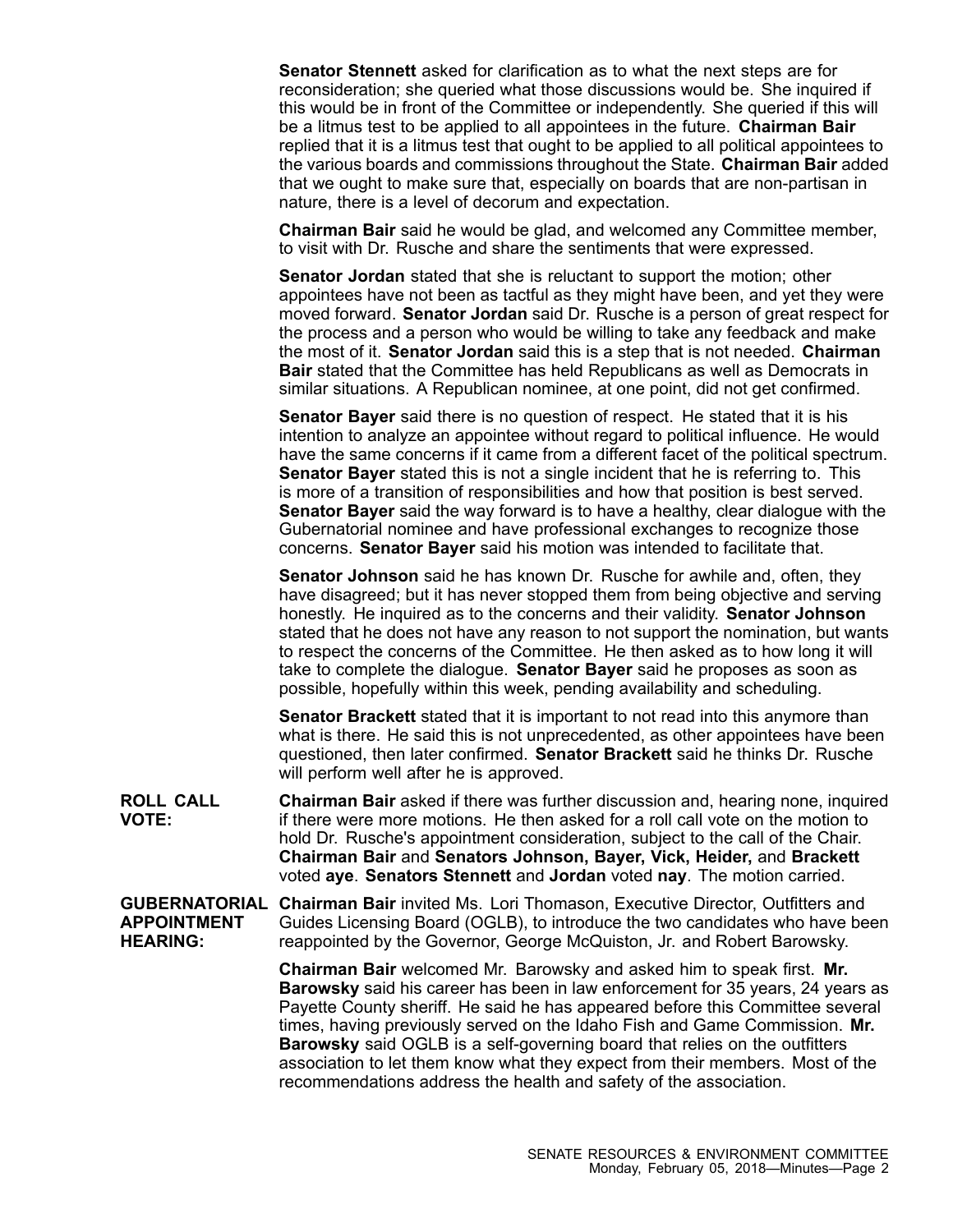**Chairman Bair** inquired if there are, or have been, any particular issues that have arisen; if so, he inquired as to how it was resolved. **Mr. Barowsky** said there is one issue regarding tag allocation which is presently in <sup>a</sup> court review. Most cases have to do with guides' backgrounds and decisions are made as to approve the licensing or deny the licensing. Most guides follow the guidelines set forth, and OGLB ensures that those guidelines are followed.

Mr. Barowsky's public service history includes: Fruitland City Council from 1974 to 1980; Deputy Sheriff with Payette County from 1972 to 1980; Payette County Sheriff from 1980 to 2005; Idaho Fish and Game Commission from 2006 to 2015; and OGLB from 2015 to 2017. Mr. Barowsky's education and training include over 2,000 hours of training in law enforcement and receiving an Executive Certificate in 1999. He also studied criminal justice at Treasure Valley Community College from 1970 to 1972. Community service includes: 43-year member of the Fruitland Lions Club and 9 years on the Payette County Abatement District Board.

**Chairman Bair** thanked Mr. Barowsky for his service to OGLB and the community. He then welcomed George McQuiston, Jr. and asked him to address the Committee. **Mr. McQuiston** said this is his thirteenth season as an outfitter; he is the owner of Wild Idaho Outfitters, Inc. which is located in Challis, Idaho.

**Senator Stennett** inquired about the activities of OGLB and his reaction to them. **Mr. McQuiston** replied that it is <sup>a</sup> self-governing board, as Mr. Barowsky earlier stated, and he has been on the Board for four years. **Senator Stennett** asked if the Board is helpful to the industry. **Mr. McQuiston** replied that it is very helpful, as there is <sup>a</sup> critical need for <sup>a</sup> governing licensing agency.

**Senator Heider** asked Mr. McQuiston if he ever encountered other guides or outfitters who violated the code of ethics, and if so, how he would reprimand that person. **Mr. McQuiston** said it is seen often, but he has no jurisdiction in the field. As far as his company, he has <sup>a</sup> written policy. Most of the violations they might see are Fish and Game violations.

Mr. McQuiston's resume listed his skills and abilities as follows:

- licensed real estate principal broker;
- licensed Realtor;
- licensed outfitter/guide;
- former race team mechanic; and
- business owner.

Mr. McQuiston's education includes:

- Kearns High School, Kearns, Utah;
- Salt Lake Community College, Salt Lake City, Utah; and
- •Stringham Schools, Salt Lake City, Utah;

Mr. McQuiston has many years of experience in several different types of businesses, and also as <sup>a</sup> real estate investor in properties in the Salt Lake City and Challis areas. He operates the Flying J Outfitters in Myton, Utah, as well as the Wild Idaho Outfitters in Challis, Idaho.

**Chairman Bair** thanked Mr. McQuiston and said consideration of the reappointments would occur at the Committee's next meeting.

He welcomed Paul Arrington, Executive Director, Idaho Water Users Association (IWUA), to present **RS 26017**.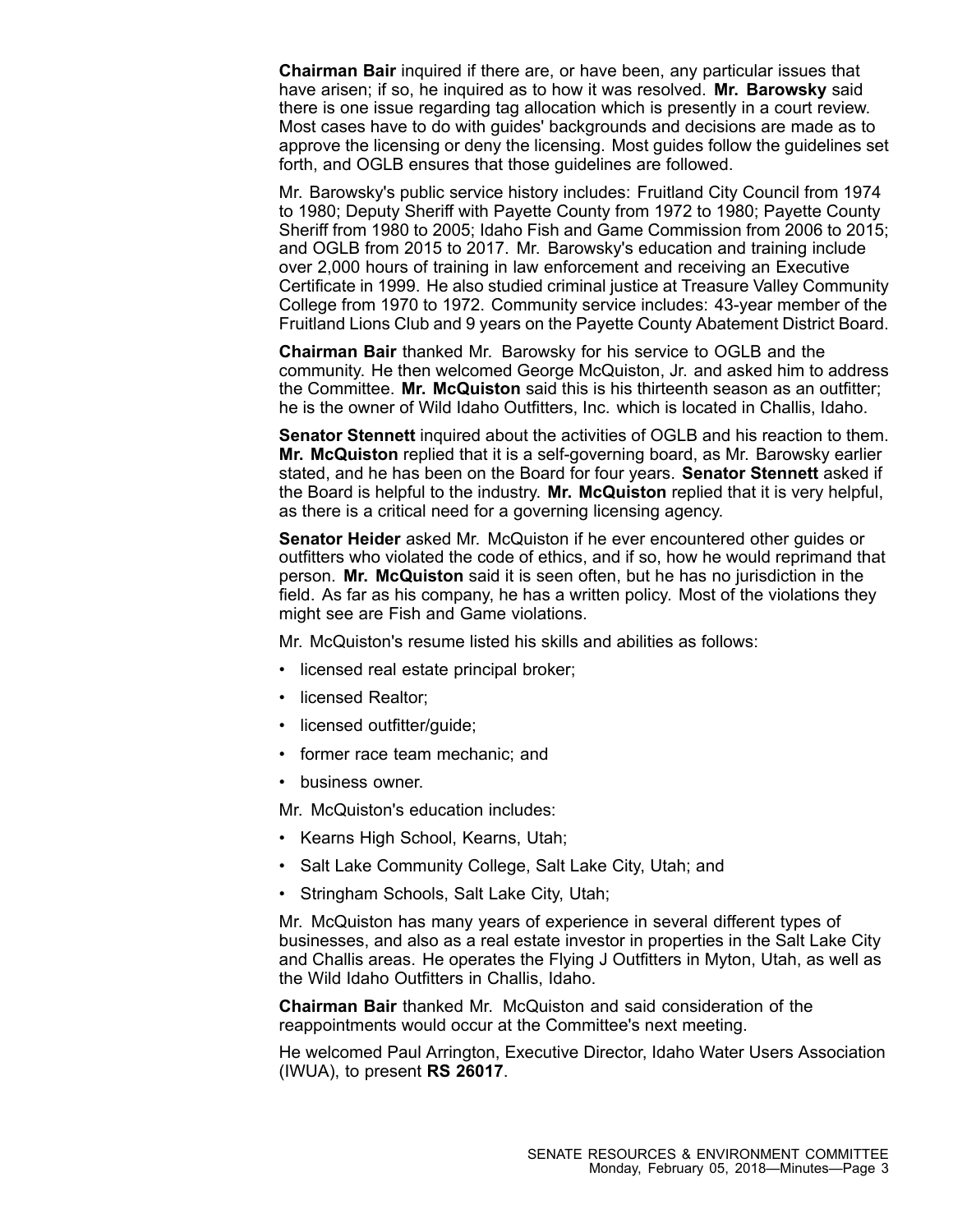**RS 26017 Mr. Arrington** said IWUA is an association of irrigation districts, canal companies, groundwater districts, and professionals throughout the State of Idaho. The association has <sup>a</sup> legislative committee that voted to present **RS 26017**. The amendments seek to update and modernize some drainage districts statutes to provide for more flexibility in the operation of <sup>a</sup> drainage district.

> **Mr. Arrington** said the first proposed change seeks to provide more flexibility in setting the compensation for drainage district directors. Presently, compensation is set at \$50 for meetings that usually take <sup>a</sup> significant amount of travel and require one-half day or more. The second amendment seeks to clarify <sup>a</sup> limitation on assessments. The way the statute is written permits assessments to be issued for 20 percent of the original cost; there is some confusion as to what is applied. This seeks to clarify that the 20 percent only applies to warrants and bonds. It would also provide flexibility in the sale and trade of personal property.

- **MOTION: Senator Brackett** moved to print **RS 26017**. **Senator Heider** seconded the motion. The motion carried by **voice vote**.
- **INTRODUCTION: Jane Whittmeyer**, Wittmeyer & Associates, introduced representatives from the Southern Idaho Timber Protective Association and the Clearwater Potlatch Timber Protective Association. **Ms. Wittmeyer** invited the members of the Committee to <sup>a</sup> reception at the Wheat Commission Building to visit with these representatives.
- **DOCKET NO. 13-0104-1701 Chairman Bayer** asked Sharon Kiefer to review **Docket No. 13-0104-1701** for the benefit of the Committee. This rule was held so that testimony could be taken from constituents who were unable to attend the previous hearing.

**Ms. Kiefer**, Deputy Director of Programs and Policy, Idaho Department of Fish and Game (IDFG), said this docket addresses two special tag programs that are authorized by statute. One program is <sup>a</sup> children's special needs tag that is only available to children who are terminally ill; the other is <sup>a</sup> special tag program for disabled American military veterans. The rule docket creates certain limitations on these tags, which exclude controlled hunts which have less than five tags. The tag is valid for only one of the following species: deer, elk, pronghorn, moose, black bear, or mountain lion. Any other open hunt for that species whether it is <sup>a</sup> controlled hunt, general hunt, or <sup>a</sup> capped zone - would be available for use with that tag.

Up to five big game tags will be made available for children with life-threatening medical conditions each year. In order to be eligible for <sup>a</sup> special needs big game tag, the applicants must be <sup>a</sup> resident or nonresident minor (17 years of age or younger) and must have <sup>a</sup> life-threatening medical condition, as certified by <sup>a</sup> qualified and licensed physician. Furthermore they must be sponsored by <sup>a</sup> nonprofit organization that qualifies under Section 501(c)(3) of the Internal Revenue Code. A hunting license is not required to apply for, or receive, <sup>a</sup> special needs big game tag. However, an applicant must be accompanied by an adult who has <sup>a</sup> current hunting license. Applicants may receive only one special needs tag in <sup>a</sup> lifetime. Eligible applications will be randomly drawn for tag issuance if the number of applications exceeds the number of available tags. No more than one special needs tag will be issued to <sup>a</sup> nonresident unless there is an insufficient number of applications for resident applicants.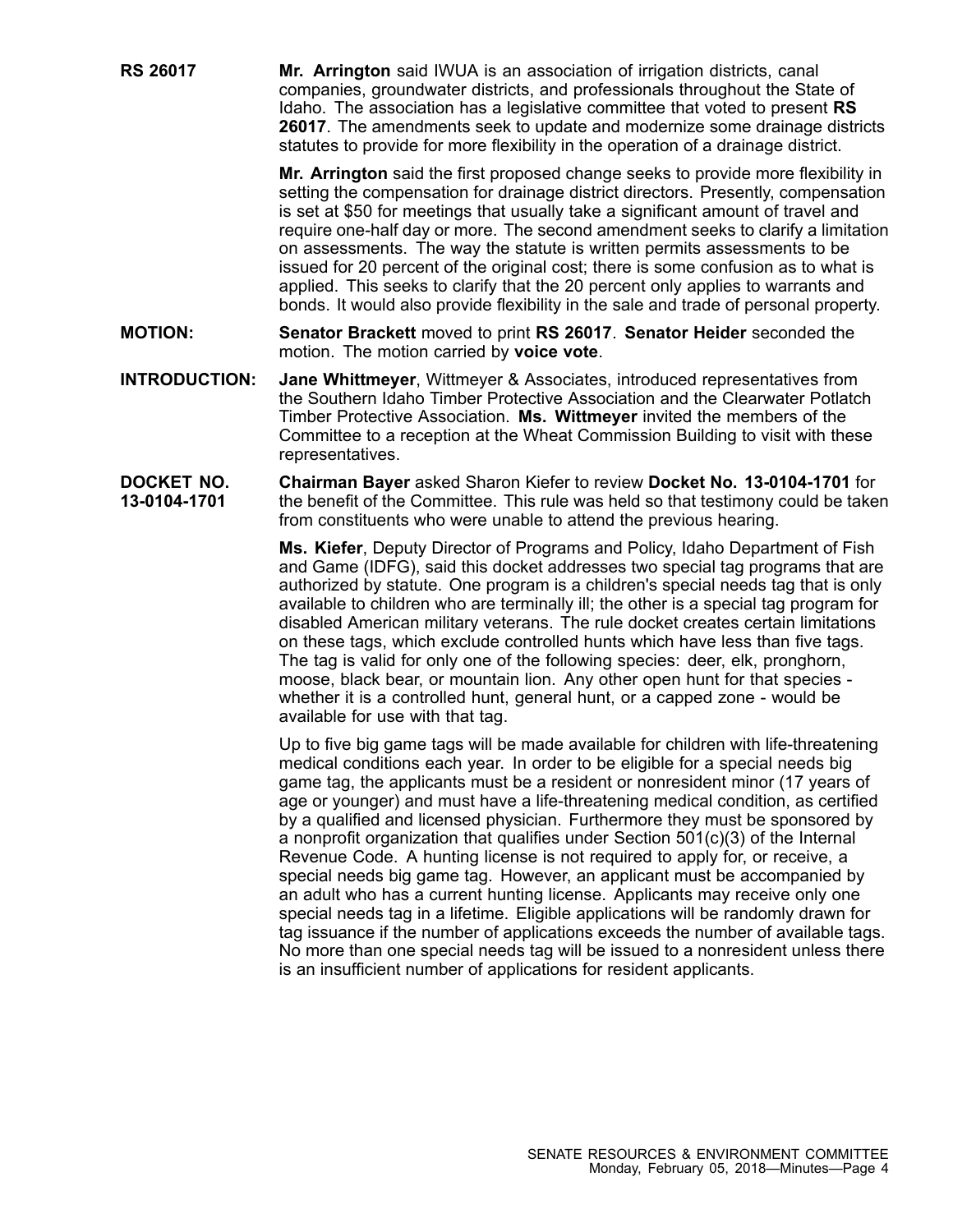**Ms. Kiefer** said up to five big game tags will also be made available for disabled veterans, of which one tag will be designated to the Idaho Division of Veterans Services (IDVS) for <sup>a</sup> resident applicant. Eligibility for resident or nonresident disabled veterans to receive <sup>a</sup> disable veterans special big game tag must be certified by the United States Department of Veterans Affairs. The applicant must also be sponsored by <sup>a</sup> nonprofit organization that is qualified under Section 501(c)(3) of the Internal Revenue Code, or by <sup>a</sup> governmental agency. Applicants may receive only one special needs tag in <sup>a</sup> lifetime. Hunter education requirements are waived and <sup>a</sup> license is not required to apply for, or receive, <sup>a</sup> disabled veterans special big game tag. Eligible applications will be randomly drawn for tag issuance if the number of applications exceed the number of available tags. Not more than one disabled veterans special big game tag will be issued to <sup>a</sup> nonresident, unless there is an insufficient number of applications for resident applicants.

**Ms. Kiefer** noted that there is one change of substance for the disabled American veterans special big game tag that does not apply to the special needs children's tag. Since the inception of this program, the IDVS has sponsored two disabled American veterans in <sup>a</sup> competitive process that includes an essay as to why this hunting opportunity would be important to them. Because they are <sup>a</sup> partner state organization, **Ms. Kiefer** said that IDFG felt there was legitimate interest in "hard-wiring" them in for <sup>a</sup> tag every year. Under this proposal, one of the five tags available would automatically go to the IDVS for <sup>a</sup> disable American veteran resident.

**DISCUSSION: Senator Stennett** inquired as to the demand for these tags for children and also the number of resident veterans versus nonresident veterans. **Ms. Kiefer** said she has already returned 15 applications. If there are children's unused tags by July 15, those remaining tags are then transferred to the veterans drawing; however, this year the demand is rising.

> **Senator Heider** asked about the definition of a disabled veteran. **Ms. Kiefer** replied that the definition is <sup>a</sup> 40 percent or greater disability service rating as outlined in code.

**Senator Brackett** said the disabled veterans sponsoring organizations are one side of the equation. He asked for <sup>a</sup> further explanation. **Ms. Kiefer** said for these tags, there are no requirements for landowner participation and some of these organizations work directly with landowners and some have outfitters who are willing to provide the hunts at no cost. Freedom Hunters is an organization that typically hunts in north Idaho with <sup>a</sup> mix of public and private land. **Senator Brackett** asked if this applied to all tags. **Ms. Kiefer** said it does apply to all ten tags - children's special needs and the disabled American veterans.

**TESTIMONY: Bill Mulder**, representing Tree Top Ranches (TTR), testified in support of IDVS and the job they have done in collaboration with TTR and the program. TTR had the honor and privilege of hosting the two veterans selected each year and provides necessary materials, except for personal items. **Mr. Mulder** stated that it is quite an adventure for veterans who might be confined to <sup>a</sup> wheelchair (Attachment 1) or who have lost their sight (Attachment 2).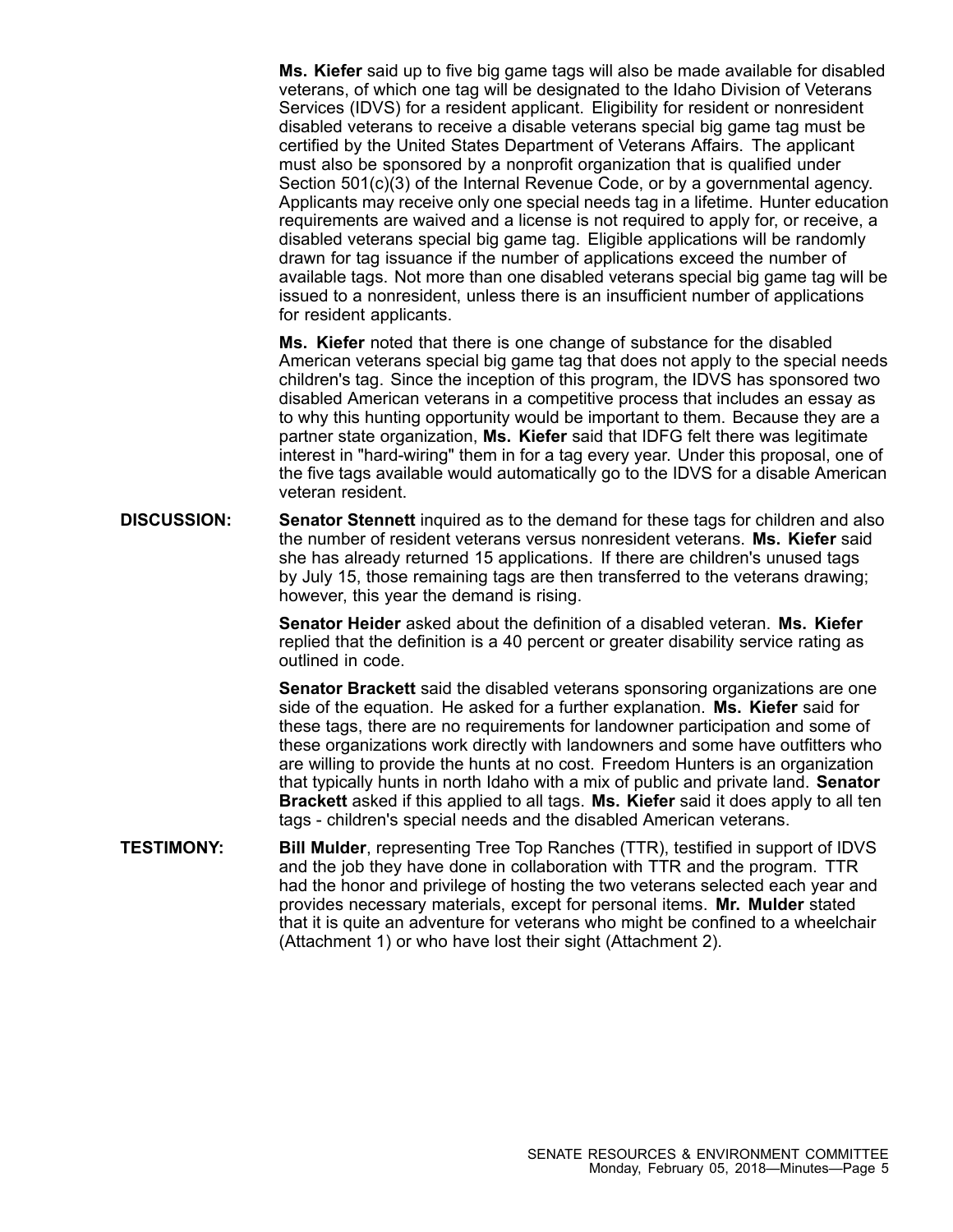**Mr. Mulder** said of those they have hosted, there has been <sup>a</sup> 100 percent record of success. It works very well to have two veterans on <sup>a</sup> hunt. The new rule proposes one tag, rather than two, to be designated to IDVS and the rest of the tags be put into <sup>a</sup> random drawing. **Mr. Mulder** said they are not in favor of random drawings. When this program was started, the intent was to provide the best experience to the most deserving, worst-wounded veterans. When TTR became involved, Dr. Wright, who was Chairman of the Idaho Fish and Game Commission, referred to it as "worst-wounded" program. **Mr. Mulder** said they understand IDFG's handling of tags, but the experience of TTR in this program, discretion is much more important.

**Mr. Mulder** stated that the current rule has worked extremely well, and in their opinion, the Committee should send the proposed rule back and work on some options, such as <sup>a</sup> more defined application form. **Mr. Mulder** said <sup>a</sup> random draw does not align with the intent of the program.

**Mr. Mulder** provided letters to the Committee from Tree Top Ranches (Attachment 3); Specialist Andrew Pike (Attachment 4); and David E. Brasuell, Administrator, IDVS (Attachment 5).

**Jay Rosenthal**, Attorney, said he was asked to be involved with this program since the beginning. He explained that disabled veterans don't cease to function, they just function differently - emotions are different and their confidence level is different. When two disabled veterans are together they work together and the hunt is more productive and successful. **Mr. Rosenthal** said the efforts of TTR to provide every service to the veterans has been well-received and he urged the Committee to keep the program as it is now.

**Josh Callihan** testified that he is a disabled veteran and works for the Department of Veterans Affairs at the Boise VA Medical Center. He was chosen to go on <sup>a</sup> hunt, and since that time, Mr. Callihan has stayed involved with the program. **Mr. Callihan** said he is concerned about the change in the rule which would remove one of the designated tags. He asked the Committee to consider the testimony of Mr. Mulder and Mr. Rosenthal.

**Chris Tschida** stated that he is <sup>a</sup> veteran and participated in <sup>a</sup> hunt. He was very thankful that another veteran was along on the hunt, as it helped to relieve some of the anxiety.

**Chairman Bair** thanked everyone that testified. He then asked Ms. Kiefer to make closing remarks.

**Ms. Kiefer** said the work done by IDVS with TTR has been phenomenal. Those tags have not been carved out specifically for IDVS, but because of the close agency relationship, they understood the existing rules and are committed to submitting the applications. **Ms. Kiefer** stated that she wanted to clarify the Idaho Code that describes 36-4087. It talks about notwithstanding any other provisional law. The Commission may issue permits or tags to disabled military veterans who have been certified eligible by <sup>a</sup> qualified organization.

**Senator Johnson** inquired if the various organizations determine what applicant is put in the pool for the random drawing. **Ms. Kiefer** said that is the role of the qualified organization to certify applicants.

**MOTION: Senator Brackett** moved to approve **Docket No. 13-0104-1701** except for Subsection 901.01, and to form <sup>a</sup> special committee comprised of various interests to consider this rule and to make a recommendation. **Senator Heider** seconded the motion. The motion carried by **voice vote**.